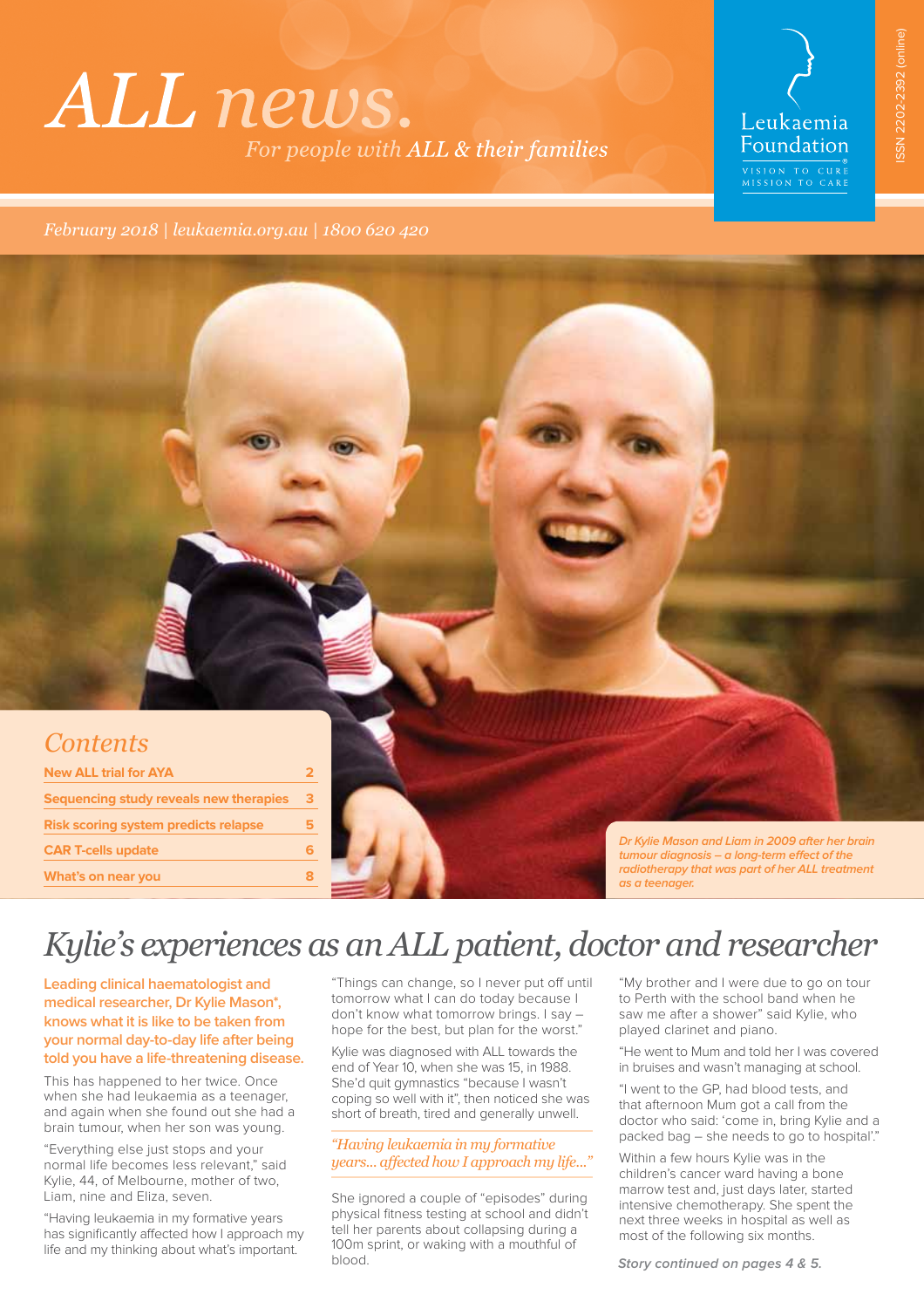# *New AYA trial for newly diagnosed opens mid-2018*

### **A new national study for adolescents and young adults (AYA) newly diagnosed with ALL begins recruitment mid-year.**

The Australasian Leukaemia & Lymphoma Group (ALLG) ALL9 trial follows on from previous clinical trials targeting this age group.

While improvements in outcomes for AYAs have been associated with adopting paediatric-inspired multi-agent chemotherapy, this group still fails to achieve the same outcomes as those seen in children.

"This is likely due to these patients being less tolerant of intensive chemotherapy and diferences in disease biology," said Delaine Smith, ALLG CEO.

High-risk genetic mutations are seen more commonly in AYA ALL and are associated with high rates of minimal residual disease (MRD) and poorer outcomes when treated using standard therapy.

The design of the ALLG ALL9 study addresses both issues. It incorporates a novel immune-based therapy (blinatumomab) which is a bi-specific monoclonal antibody with demonstrated activity in relapsed/refractory ALL that is highly efficacious in eliminating MRD.

Ms Smith said the study also would lead to a better understanding of how to successfully incorporate immune-based therapy into standard of care protocols in AYA ALL, as well as having a significant impact on the outcomes.

The trial regimen is expected to reduce toxicity and improve quality of life.

The target accrual is 85 patients over three years, with 65% expected to be aged 16-25. Dr Matthew Greenwood is the lead chief investigator.

## *Genomic analysis of T-ALL aids development of new therapies*

**Genomic sequencing analysis of hundreds of people with T-lineage ALL has provided a detailed genomic landscape that will inform treatment strategies and the development of targeted drugs.**

Professor Charles Mullighan\*, who received funding\* from the Leukaemia Foundation in 2013 when he was based in Adelaide, and who now lives in the U.S., led the project's consortium of 39 researchers.

"This first comprehensive and systematic analysis in a large group of patients revealed new mutations that are biologically significant as well as new drug targets that could be clinically important," said Prof. Mullighan of St Jude Children's Research Hospital (Memphis).

"Leukemias typically arise from multiple genetic changes that work together.

"Most previous studies have not had the breadth of genomic data in enough patients to identify the constellations of mutations and recognise their associations," he said.

*"The study data is available to researchers worldwide."*

The genomes of 264 children and young adults with T-ALL – the largest group ever analysed – identified 106 driver genes; those whose mutations trigger the malfunctions that block normal T-cell development and give rise to cancer. Half of those mutated genes had never been identified in childhood T-ALL.

All the patients received uniform treatment so the researchers could draw meaningful associations between the genetics of their cancer and the response to diferent treatments, which will enable better diagnosis and treatment of T-ALL with existing drugs.

Significant unexpected findings included more than half of the new targets and mutations being previously unrecognised, and some mutations were exclusively found in some subtypes of T-ALL, but not others.

The new genomic analysis confirmed T-ALL is driven by mutations in known signalling pathways including JAK–STAT, Ras and PTEN–PI3K, and many more genetic mutations were identified in those pathways, offering more targets for drugs to shut down the cancerous cells.

The researchers also found cases where the same T-ALL subtype had mutations in diferent pathways triggered by the same cancer-causing founding mutation.

"This finding suggests we can target these subtypes with an inhibitor drug for one of the pathways and it's likely to be efective," said Prof. Mullighan.



Professor Charles Mullighan.

Genetic engineering

will be used to create mouse models that more accurately reflect human cancer, taking into account the multitude of new mutations revealed in this analysis.

The study is further evidence that through systematically studying a large enough population with careful, detailed genomic analysis, new mutational patterns of collaboration or exclusion across multiple genes unique to each T-ALL subtype can be discovered.

The study data is available to researchers worldwide to explore the newly mapped T-ALL genomic landscape.

\* Professor Charles Mullighan and Professor Deborah White, of the SA Pathology and Centre for Cancer Biology, known now as the South Australian Health and Medical Research Institute (SAHMRI) received a \$100,000 Grant-in-Aid from the Leukaemia Foundation in 2013 for Improving outcomes for children with high-risk acute lymphoblastic leukaemia.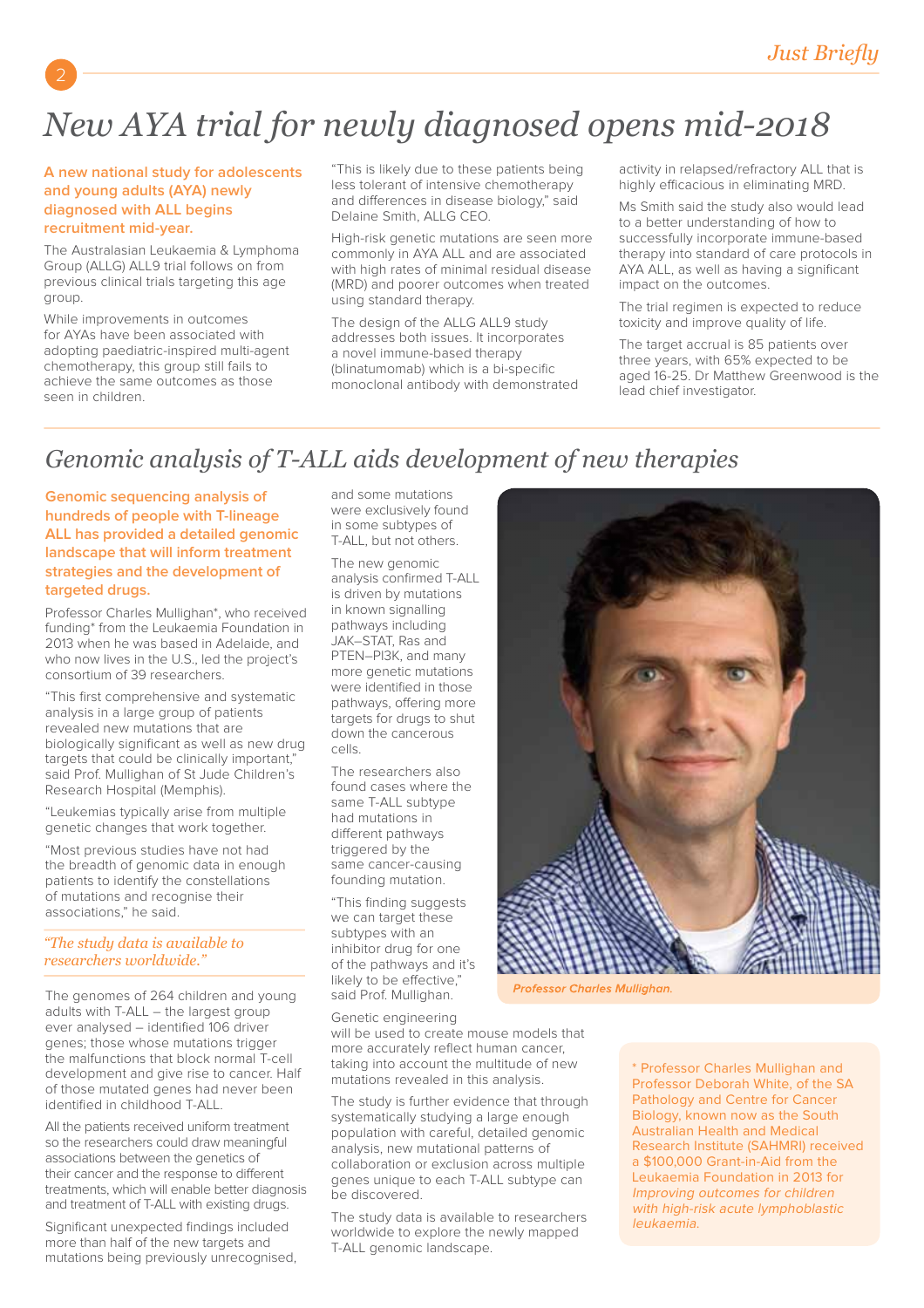# *Sequencing study reveals new targeted ALL therapies*

**The world's most in-depth protein sequencing analysis of T-cell ALL cells by Newcastle biomedical scientist, Dr Matthew Dun, has led to identifying new targeted treatments for children and adolescents.**

And the most promising potential treatment is the Australian-developed drug, venetoclax.

Six years ago, when Dr Dun started his post-doctoral studies, he had an idea – "we needed to sequence the proteins rather than just the genes, to give biological meaning to the gene mutations that give rise to cancer".

"Proteins are the functional unit of the cell. They control how the cell functions, moves, communicates, grows, divides, activates and deactivates", said Dr Dun, who went about getting the training, the samples and the collaborators necessary to learn how to sequence proteins.

"And it's kept going from there," said Dr Dun, a Senior Lecturer at the Hunter Medical Research Institute at the University of Newcastle.

He went to Denmark to learn high resolution sequencing techniques, enabling him to sequence all of the proteins from a cell and their activated versions, known as phosphoproteins, that control how a cell grows, divides and replicates – "all the hallmarks of a cancer cell"; uncontrolled proliferation.

"As part of my Cancer Institute NSW research fellowship, I was sequencing proteins from AML patients' leukaemia cells at diagnosis, with the goal of identifying new and better drug targets.

"On diagnosis, here in Newcastle we get leukaemia cells from the bone marrow of patients and subject them to both protein sequencing and gene sequencing.

"I'm trying to identify the proteins in each patient that relate to the gene mutations of the patients, as most of the new personalised therapies target proteins not DNA.

"That's the paradigm for my research group – to search for molecular drug targets and design leukaemia-specific therapies," said Dr Dun who has become an internationally recognised expert in protein sequencing.

"While working at the University of Southern Denmark, a friend and colleague at Belgium's University of Leuven and Leuven Cancer Centre, working in a prestigious ALL research group run by Professor Jan Cools, invited me to view their facilities and to present my data on AML patients," said Dr Dun.

Subsequently, the Belgium group asked Dr Dun to provide a read-out of the proteins in T-cell ALL samples harbouring a recurring genetic mutation to the protein



Dr Matt Dun and his two PhD students, Heather Murray and David Skerrett-Byrne, with the mass spectrometer behind them.

JAK3, known as JAK3-mutant ALL. This mutation causes the developing blood stem cells to stop maturing.

"I agreed to do the deep sequencing and this allows us to dissect and identify the proteins that drive the leukaemia. From .<br>that, we could determine how the cancer cells are controlled by JAK3," said Dr Dun.

He won a grant to buy a mass spectrometer, the study started in 2014 and a Belgium PhD student was sent out to Australia for six weeks.

"I sequenced the proteins and phosphoproteins responsible for uncontrolled growth of the leukaemia and analysed the data. The results were quite interesting, and so I was invited to present at a conference in Belgium the following year and met again with the guys at the University of Leuven," he said.

After further data analysis, some new proteins and pathways were identified that could be targeted with drugs not previously thought to be appropriate for ALL.

"Next we validated the drug targets, testing them in the lab and in animal models, and prepared and submitted a paper to the international journal, Leukemia.

#### *"That's the paradigm for my research group – to search for molecular drug targets and design leukaemia-specifc therapies."*

"We received favourable reviews from four expert reviewers and had 100 days to answer their questions," said Dr Dun.

This involved a huge amount of further work looking at additional samples, to substantiate the findings in a separate patient population, before the study data was published last year.

"This is the most in-depth protein and phosphoprotein sequencing analysis of T-cell ALL cells anywhere in the world," said Dr Dun.

"It was an excellent collaboration between my protein sequencing skills and the Belgium team's ALL knowledge and resources.

"This research changes the way we develop new treatment ideas.

"It provides the most information on the proteins and pathways that lie directly downstream of JAK3 and identifies potential therapeutic approaches for ALL patients who don't do so well with standard therapies.

"We know now, as a result of our sequencing, the proteins activated downstream of the mutant JAK3, so we can specifically select proteins that have known inhibitors, to see if we can inactivate the cells in a diferent way," said Dr Dun.

JAK3 is mutated in 16% of people with T-cell ALL, which is a more rare and more aggressive form of ALL, compared to B-cell ALL, and this patient group does worse than the other sub-types.

"At this stage, all patients receive the same therapy," said Dr Dun.

"Now, we're saying, if we hit patients with JAK3 mutant T-ALL with a JAK3 specific inhibitor plus this novel inhibitor, we're going get a much more beneficial efect and significantly reduce the side-efects if we're targeting two cancer-specific proteins.

"This is called a novel novel therapeutic approach.

"That's what we did in our study and we absolutely ablated [destroyed the function of] the survival the survival of these patients' ALL cells.

"The new step is to use the results in clinical trials for patients who are refractory to all other therapies who harbour JAK3 mutations, to test the combinations of JAK3 inhibitors and other inhibitors, such as venetoclax, and those already FDA approved for other indications."

Dr Dun said protein sequencing will become a standard part of diagnosis.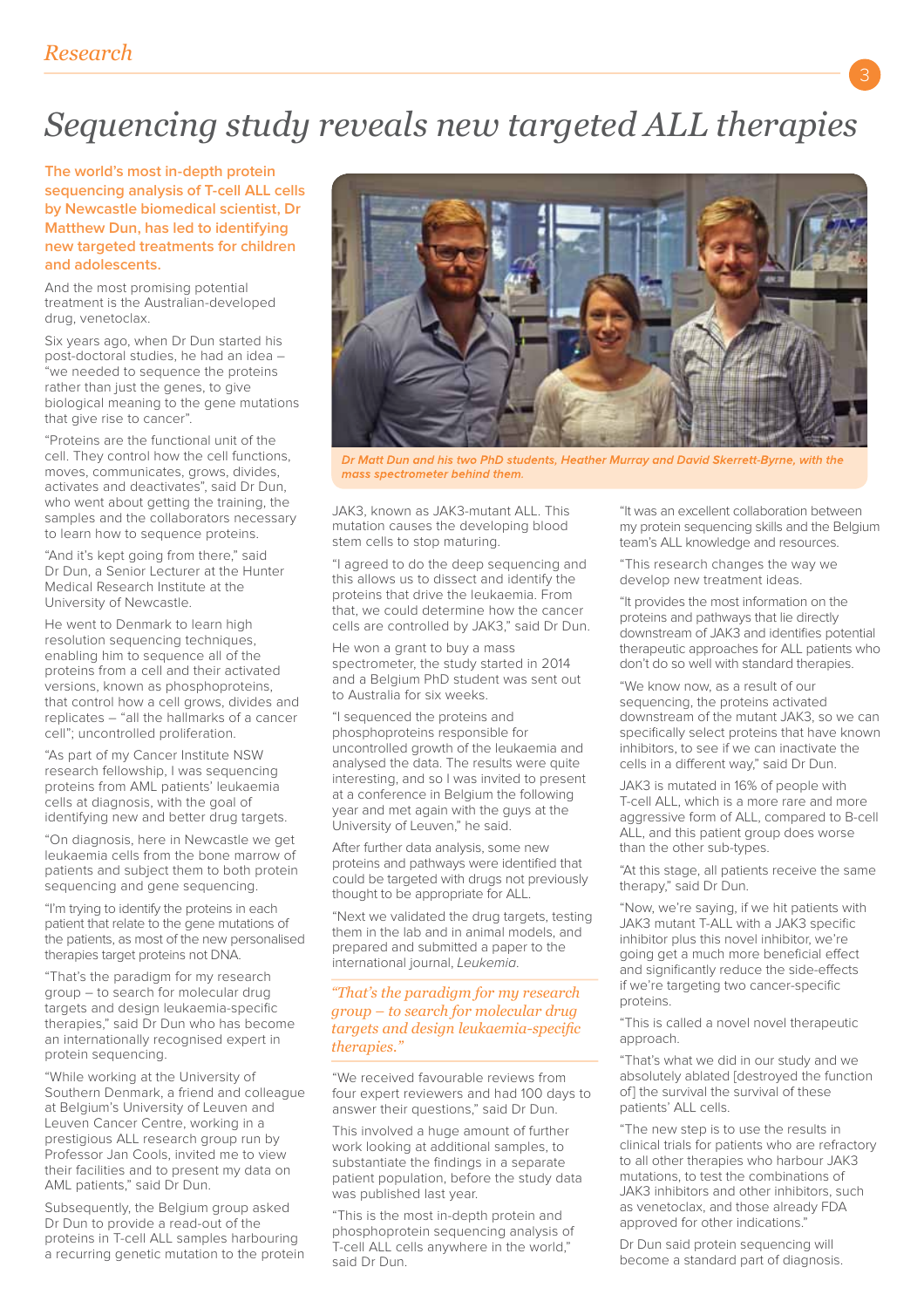## *Continued: Kylie's experiences as an ALL patient, doctor and researcher*

"Children and teenagers with ALL these days still have intensive treatment and still get very unwell, but they can spend more time at school and less time in hospital because of the better supportive treatments available now," said Kylie.

"They don't have the bad side-efects like vomiting that we had back in the 1980s because we've got much better antibiotics and antiemetics (nausea and vomiting drugs) now," she said.

Despite spending so much time away from school, Kylie was determined not to repeat year 11 or 12.

"And it was important at the time to keep up with my friends," she said.

"I worked hard, studied over the school holidays and concentrated on what I had to do. And I was clever about my subject choices, like doing clarinet, which only had one lesson a week and gave me flexibility.

"I had wanted to be a Commonwealth coroner. I liked the intrigue and detective idea of this role that investigates deaths," said Kylie, who later found out this was a legal, rather than medical, job.

"Before I got sick I was keen on doing something that was medical science based.

"In year 12, when I was deciding what I should do [career-wise], I had a long chat with my haematologist (who subsequently went on to refer patients to me!) and other doctors and nurses.

"Many felt medicine might be a bit tough going, but everyone was very encouraging, so I gave it a go," said Kylie.

She finished school on time and got into medicine at the University of Melbourne, aged 17 and having finished treatment.

She was 35 when she completed her medical studies and training 18 years later, after a six-year medical degree and 12 years of specialist training and further study, including a PhD.

"That's standard training to become a haematologist, but no one explains this to you when you're at high school!"

Kylie has "quite a few ALL patients", works across all areas of blood cancer, including non-malignant blood disorders, works on several clinical trials, and specialises in late efects, "monitoring people like myself".

"Up to 90% of childhood or adult cancer survivors go on to have significant longterm side-efects of cancer treatment, and among the group I was treated with, many have had second tumours or other major medical problems."

In 2009, Kylie was diagnosed with a brain tumour; the result of radiotherapy that was a standard part of treatment in the 1980s/ early-1990s. She had a major operation to remove the tumour, which thankfully was benign, and constantly has her brain, thyroid and heart monitored.

"When I was treated, everyone with ALL was treated the same. It was difficult to determine who was likely to do well or not so well," said Kylie.

#### *"... we can stratify people to receive more or less treatment, or more targeted treatment, according to their risk factors."*

"The principles of treatment are similar today, but the doses are varied and radiotherapy hasn't been used in most patients for about 20 years.

"More is known about the cytogenetic and molecular changes that contribute to diseases like ALL. This provides a better idea about prognosis and we can stratify people to receive more or less treatment, or more targeted treatment, according to their risk factors.

"This means there are more survivors and today's survivors are a lot less likely to have some of the long-term side-efects than my treatment cohort," she said.



In mid-1988, after Kylie was diagnosed with<br>ALL: "I'm just starting to lose my hair".

"And very small amounts of disease [minimal residual disease] can be tracked, now, so we can work out if the leukaemia is 100% gone or not, when we may need to try some extra treatment.

"Whereas, we just had to wait to see if we would relapse. They [the doctors] thought we were in remission, not knowing there may be this tiny amount of leukaemia there that they couldn't see.

"I haven't relapsed but I've had a lot of infections," said Kylie.

In one instance, the medication used to treat a lung infection caused a complication, called aplastic anaemia [a rare blood disorder].

"I eventually recovered but there was a time when I was in hospital a lot and quite unwell with no working bone marrow, so I needed a lot of blood and platelet transfusions."

Support World's Greatest Shave and help more families beat their blood cancer



ukaemia Foundation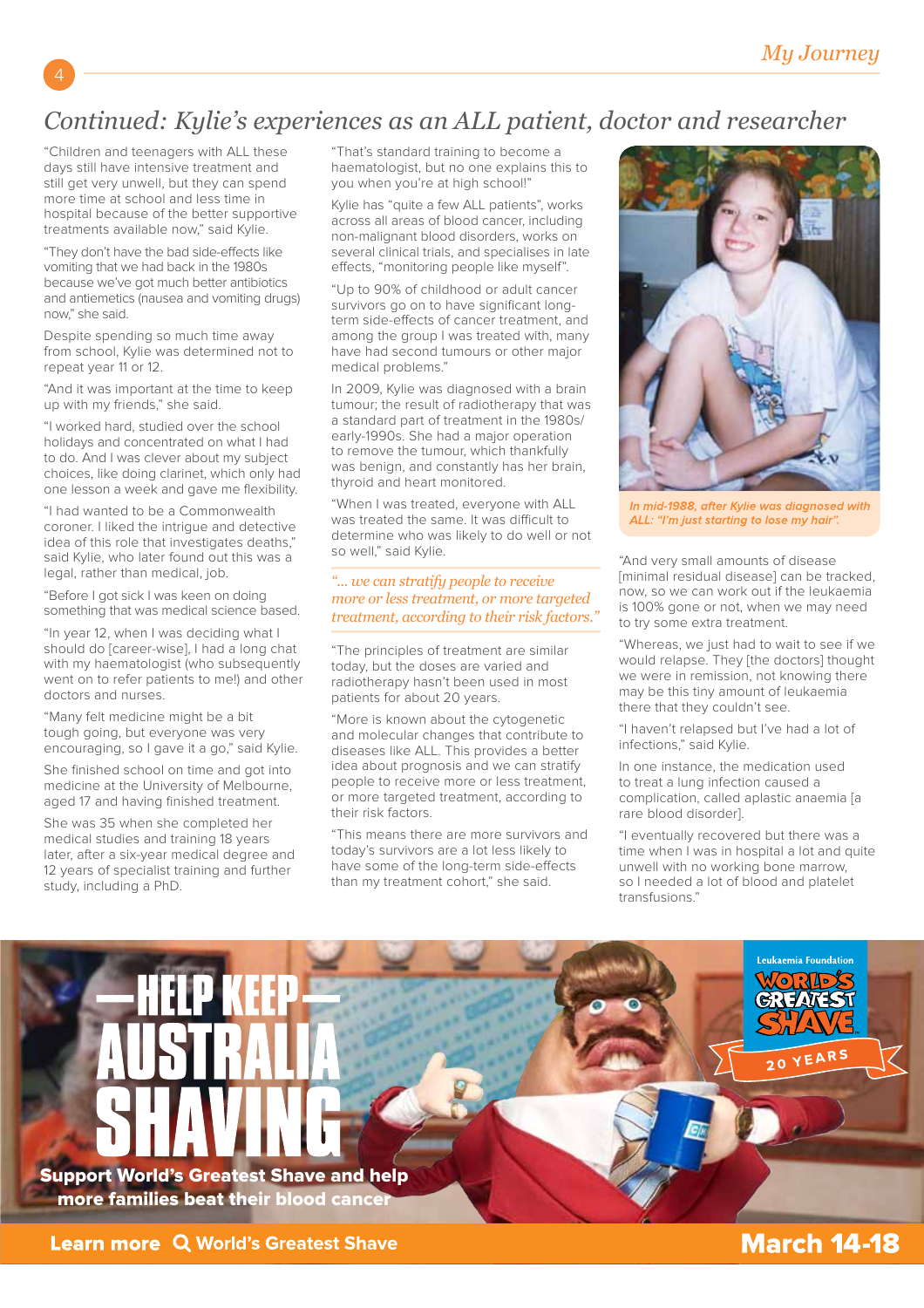### *My Journey*

Kylie's career highlight was being on the research team that developed the drug called venetoclax that was recently licensed in Australia for chronic lymphocytic leukaemia.

"It will make a huge diference to thousands of people around the world and may have applications in other blood cancers," she said.

Another "big thing", as part of her PhD research, was the discovery of the protein that is important in keeping platelets alive for longer.

"This has huge implications in understanding platelet biology and the potential to develop drugs for blood clots and heart disease, and for use in blood banking.

"There's lots happening; it's a good time to be a researcher in this area, but far and away the biggest hurdle is funding."

*"My overall aim is to make a diference... so patients in the future will have better long-term outcomes."* 

Kylie, and her fellow chief investigators, received three Grants-in-Aid from the Leukaemia Foundation, in 2010, 2012 and 2014, totaling \$300,000.

"These grants contributed a big part to the venetoclax program, without which certain parts of the project wouldn't have been done as fast, or at the time they were done, or even done at all. All parts of that project were important and made a diference," said Kylie.

"My overall aim is to make a diference – from my clinical work on a one-to-one patient basis, with a group of patients, through to research – so patients in the future will have better long-term outcomes.

"Everyone – patients, carers and doctors – has such stressful, busy lives.

"There's no doubt that taking some time out, whether it's meditation or exercise or spending some time with your kids and keeping life in perspective is important for everyone.

"I exercise, not too much, and love being outdoors. Because of my busy lifestyle – I'm often on call and have young kids - I need something that gives me time out without punishing me for ignoring it for a long time. For me that's my garden."



Dr Kylie Mason - on the job as a clinical haematologist and medical researcher.

\* Dr Kylie Mason is a clinical haematologist and Head of Late Efects (Integrated Department of Haematology, Peter MacCallum and Royal Melbourne Hospital), clinician researcher (University of Melbourne) and honorary senior research fellow (Sydney Medical School, University of Sydney).

### *New risk scoring system more accurate at predicting relapse*

**A new Australian-developed risk scoring system for childhood ALL, based on missing DNA fragments or 'microdeletions', provides an early warning that treatment may not be working.**

This scoring system could make a big diference to the success of childhood ALL treatment.

In an international study that tested 475 children with non-high-risk B-cell precursor ALL (BCP-ALL) at six hospitals in Australia and New Zealand, two genes were found to be important predictors of relapse – IKZF1 and P2RY8-CRLF2.

Both deletions have a significant efect on relapse-free survival, event-free survival, and overall survival, and were even more efective when combined with two other test results – minimal residual disease (MRD) and National Cancer Institute (NCI) risk.

A risk stratification score (RS0, RS1 or RS2+) that used the presence of either or both deletions, as well as MRD and NCI was then developed to calculate a risk score for each patient of '0' (no risk factors) to '2+' (several).

When combined, these measures identified a sub-group of patients previously classified as medium-risk who were likely to relapse.

Children with a '2+' score were found to be most likely to relapse within seven

years after treatment started, while those with a '0' score were least likely.

The risk score was validated in an independent cohort of medium risk BCP-ALL patients from The Netherlands.

The findings were published in the British Journal of Haematology.

The improved stratification provides doctors with a more accurate way to categorise patient risk than the current approach.

If the new risk score system is adopted in the future, doctors could give children with a 2+ risk more intensive treatment. with the aim of improving their survival.

According to co-author Dr Toby Trahair, a paediatric haematologist and oncologist at the Children's Cancer Institute and Kids Cancer Centre, it meant some children would now receive more intensive treatment earlier.

"It's much better to prevent relapse by treatment rather than having to treat somebody at relapse," said Dr Trahair.

*"... more accurate risk prediction will ensure the best therapy and the lowest chance of relapse."*

"So in the next generation of clinical trials and treatment for children with ALL, we will build in strategies to try and identify these higher risk patients at early time points," said Dr Trahair.



Dr Toby Trahair.

He said the new risk model relied on laboratory techniques that were easy to use and would be easy to implement.

"The technology used to identify small deletions is increasingly available and this paper is important because it shows we need to be looking for these microdeletions in ALL," said Dr Trahair.

"Much more accurate risk prediction will ensure the best therapy and the lowest chance of relapse.

"It's an exciting new area. Some patients with microdeletions have genetic changes that are targetable. A sub-group we are starting to call Philadelphia-like leukaemia often has targetable genetic changes, some of which respond to targeted treatments."

5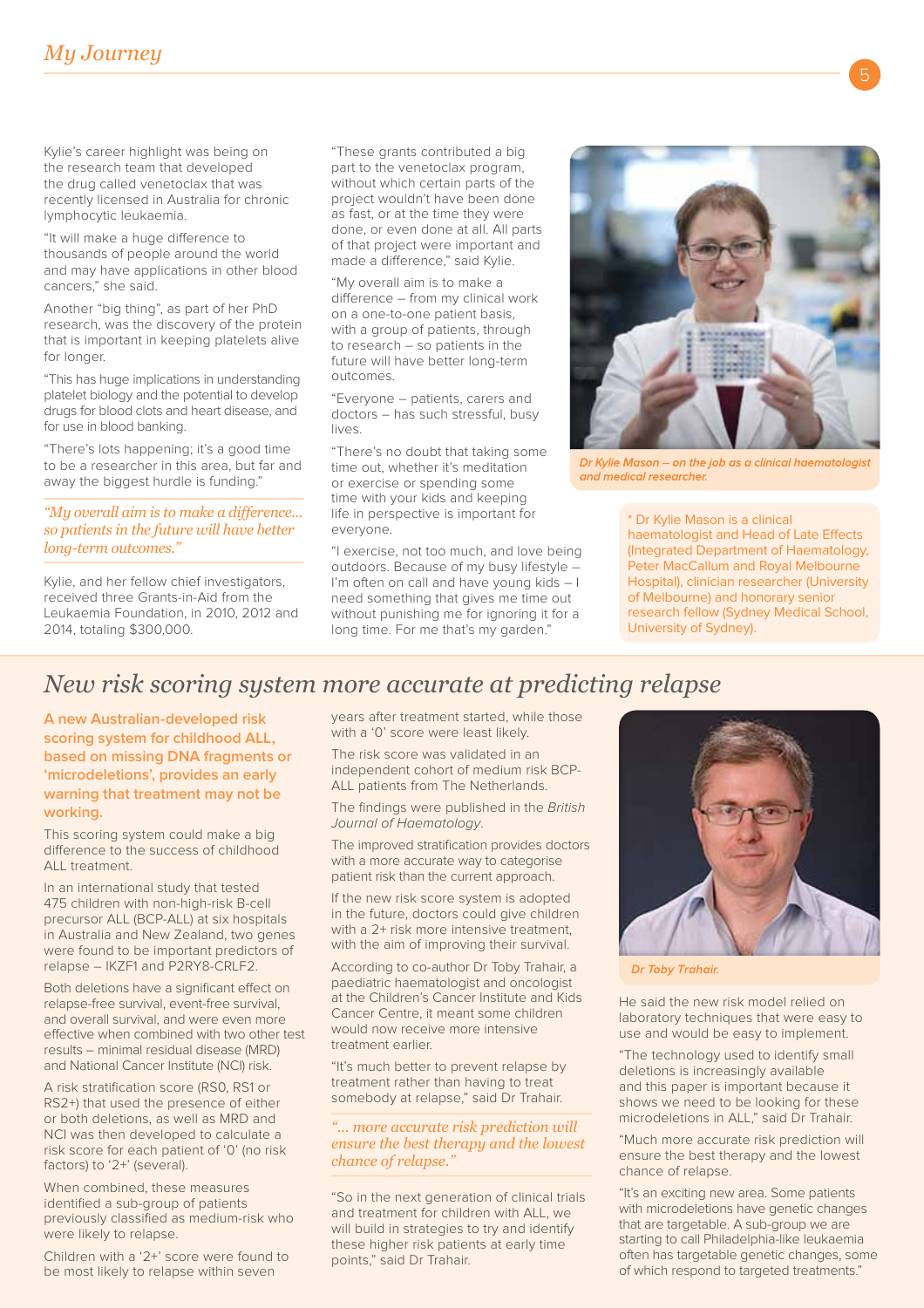## *CAR T-cells – 'living drugs' that target cancer cells – approved in the U.S.*

**Last September, the first-ever CAR T-cell therapy to receive FDA approval in the U.S. was tisagenlecleucel (Kymriah™) for the treatment of relapsed B-cell ALL in children and young people.** 

6

The following month, the second immunotherapy treatment to be FDAapproved, axicabtagene ciloleucel (Yescarta™), was for adults with another blood cancer – aggressive forms of non-Hodgkin lymphoma.

These and similar gene therapies under development have been heralded as game-changers that have reshaped thinking about cancer treatment

CAR-T (chimeric antigen receptor T-cell) immunotherapy was pioneered by Dr Carl June of the University of Pennsylvania and involves removing a patient's immune T-cells from their body and reprogramming the cells to find and kill cancer cells.

Until now, the dominant strategies for cancer treatment have been slash, burn and poison (surgery, radiation and chemotherapy) which destroy tumours but also cause a lot of collateral damage, and the tumour often returns.

In contrast, the immune system is designed by nature to identify and destroy enemy cells only and to keep on destroying them while minimising collateral damage.

These new immunotherapy strategies don't target cancer itself but work on the body's ability to fight it. Administered in tablet or IV form, they trigger the immune system to fight cancer cells while keeping healthy cells intact.

CAR T-cell trials have generated impressive early results and considerable promise in people with blood cancers. The global 25 centre ELIANA study, resulted in 83% of children with ALL who had relapsed or failed chemotherapy achieving a complete or partial remission three months after their infusion. And after 12 months, 79% of them were still alive.

The treatment involves collecting T-cells from a simple blood draw, then genetically engineering them in a laboratory to produce chimeric antigen receptors (CARs) on their surface. These engineered CAR T-cells are then infused into the patient.

The CARs enable the T-cells to specifically target and eliminate the cancer cells, just as T-cells would normally target and eliminate virus-infected cells. Finding targets specific to each cancer is the key.

Haematologist and cancer researcher, Dr Kenneth Micklethwaite, of Sydney's Westmead Institute for Medical Research (WIMR), who is leading a trial for a similar therapy in Australia, described immunotherapy as "revolutionary".

"The results have been remarkable in trials overseas. Patients with very active leukaemia, who would have no other options, have gone into a complete remission within a month after receiving the CAR T-cells," he said.

A challenge in using CAR T-cells is to make the technology accessible on a large scale, given that each patient needs their own batch of T-cells engineered; a process that takes several weeks.

Funding access to such innovative therapies requires a paradigm shift. The Leukaemia Foundation is actively working with industry and government to ensure Australians can access this treatment once approved for use here.

Researchers at WIMR, led by Dr Micklethwaite,

are trialling a new way of manufacturing the CAR T-cells in Australia that bypasses the viral delivery and will drastically reduce the cost of the therapy.

The Phase I study, called CARTELL, is testing the safety of the WIMR-developed CAR T-cells in patients with persistent and relapsed B-cell leukaemia and lymphoma who have previously had a stem cell transplant.

"What we've been working on over the last five years is a simple and inexpensive way of making these CAR T-cells using a non viral system of genetic modification. This involves taking two pieces of DNA and cutting and pasting the receptor into the DNA," said Dr Micklethwaite.

"We've got a simple and robust process that enables us to make these cells quickly for around \$10,000 per patient – a fraction of the cost of the CAR T-cell products approved by the FDA in the U.S.

"If we can provide a less expensive (and) as efective alternative that is locally produced, it gives us some degree of control over the process and will provide this therapy to patients sooner."



CAR T-cell therapy pioneer, Dr Carl June.

There are risks with these 'living drugs'. Complications seen in trials overseas include cytokine release syndrome, where the T-cells become over activated and release inflammatory chemicals that damage healthy cells.

The treatment also can cause neurotoxicity that damages the nervous system and can cause confusion, memory loss, convulsions and other cognitive dysfunctions.

The winning strategy for immunotherapy will likely involve a combination of the old and the new, such as radiotherapy to rouse the immune system combined with immuno-drugs. Tailoring the treatment to each patient also is crucial because each cancer requires a diferent plan.

Lauren Krelshem was the first Australian to be treated with this new immunotherapy. Read how she is travelling, almost two years after her CAR T-cell infusion in 2016 – see adjoining page.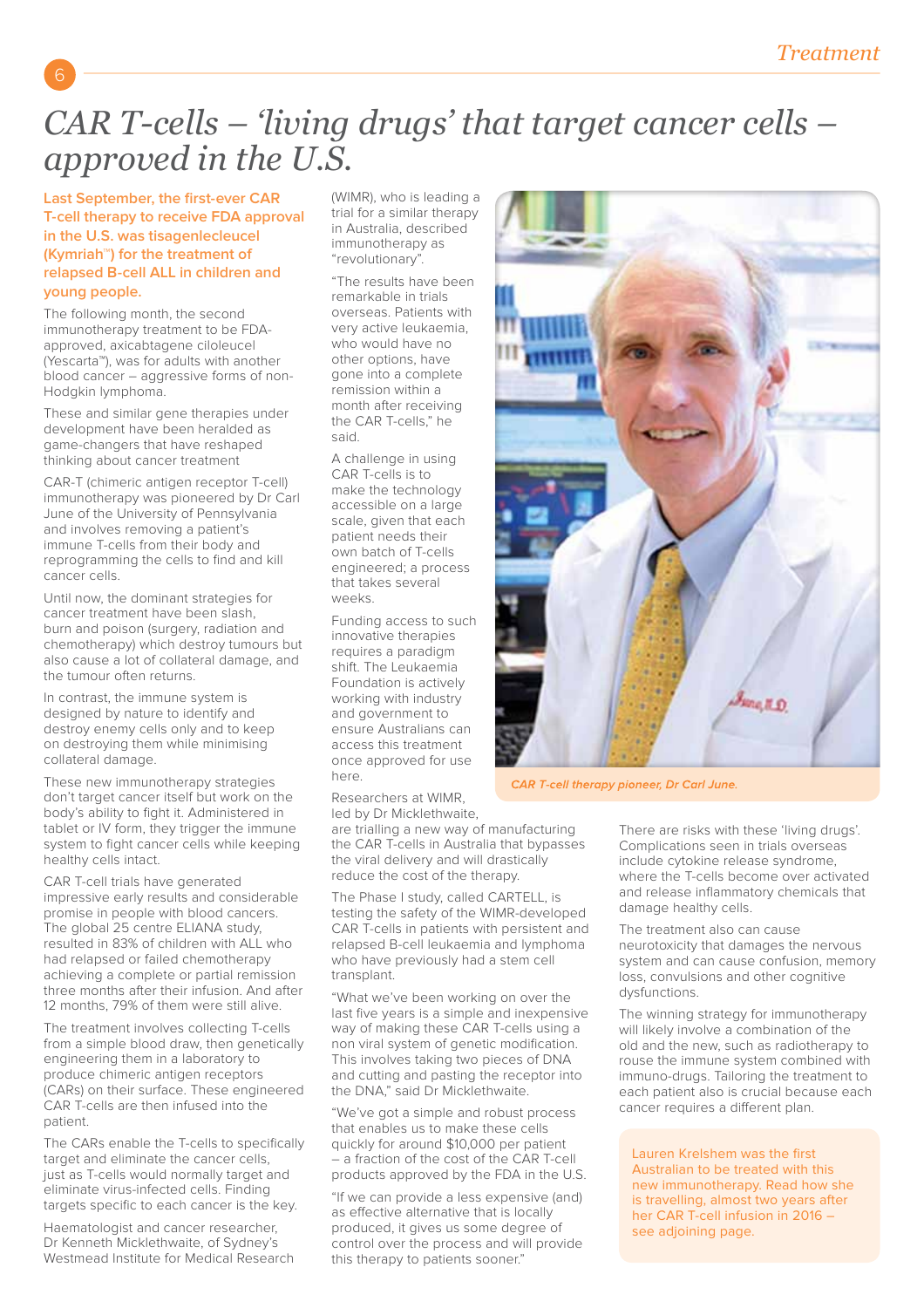# *Lauren's well, grateful and excited about her future*

**It's nearly two years since Lauren Krelshem became the first person in Australia to have CAR T-cell therapy on an international Phase II paediatric clinical trial in Melbourne.**

"That was the only treatment left for me," said Lauren, 23. She has lived with refractory B-cell ALL since her diagnosis as a seven year old.

"If it wasn't for this treatment I wouldn't be here... that's the truth of it. I think it's amazing – the idea that this [therapy] could become something bigger than just treating patients with ALL.

"The fact it worked is such a blessing and I'm so grateful I have this chance to live life where it takes me now," said Lauren, rather than living based on life and death decisions about treatment options.

"Now every day is about freedom and choice which is sort of scary but also really enlightening and exciting."

In June last year, Lauren chose to move out of home and interstate, leaving her family in Adelaide for Melbourne. This met her medical obligations on the trial, which continues until March 2020, and her career aspirations to be an actor.

"I wanted to explore my own growth a bit more, but didn't realise how hard the recovery process would be," said Lauren.

Not only is she dealing with fatigue and a suppressed immune system which means there are times when she can't work, she is learning how to be financially independent and managing living on her own in a share house.

Lauren went into remission just a month after being infused with her own genetically modified T-cells (known now as Kymriah™ ) in February 2016.

The first week after receiving the lifesaving treatment was "horrible, like you've caught the worst flu you can ever imagine".

### *"If it wasn't for this treatment I wouldn't be here...*

"After three weeks I was feeling more alive again, not like chemo where you have good and bad days. And once I felt better, I continued to feel better every single day, and there were no side-efects, like graft versus host disease," she said.

While there are risks involved in having this highly personalised CAR T-cell therapy, Lauren has had no toxic sideeffects

She had to return to Melbourne, from hometown Adelaide, once once a month for blood tests and a two-hour infusion of immunoglobulin, and for the first year, she had a bone marrow biopsy every two months.

Her haematologist visits have just dropped back to once a quarter and dosages of her "recovery drugs" – antifungal, antibacterial, antiviral tablets and hormone replacement therapy – are slowly being reduced.

Now Lauren takes 10 tablets a day and, at this stage, the monthly immunoglobulin infusions are destined to be life-long. They replace the cancerous cells that are killed by the highly specific therapy.

"If I get a temperature of 38 degrees, I have to be admitted to hospital for antibiotics," said Lauren. This has happened every two to three months until recently.

"My blood counts are coming slowly back to normal. My haemoglobin is normal but my platelets and neutrophils are still playing catch-up.

"Melbourne is definitely the place I need to be right now," she said.

"I've made some friends, gone out for a few drinks, dinner, and I love the brunches, and I've been to the beach."

Now Lauren's health is "extremely better" and she's settled into Melbourne, she plans to "live happily" and get on with her goals, and top of the list is to start acting classes.



Lauren Krelshem: "my favourite character-type shot. It's very me... the curiosity, inner strength and determination with that hint of sadness or struggle/discomfort is what I like about it".